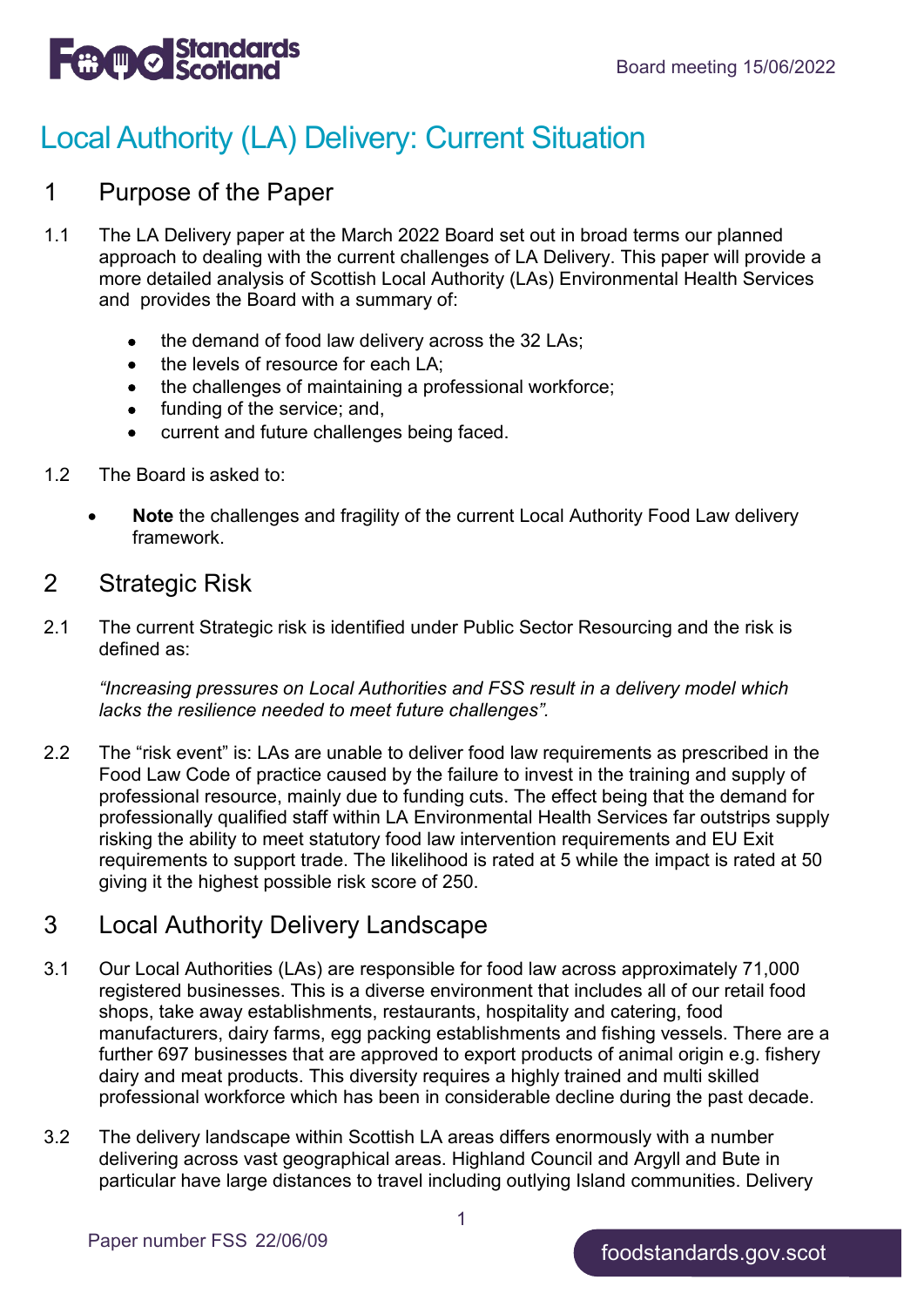

within these LAs is very different to City authorities who face challenges of a different kind mainly related to density of population and a large range of different food business types. Those LAs are more likely to face a different range of public health challenges related to a population living in a built up environment, greater density of poverty and accordingly challenges brought by poor diet and obesity. Geography also impacts upon the nature of food business types. Food businesses working in the fish and shellfish area are concentrated in the North East and West of Scotland, with Aberdeenshire, Aberdeen City, Argyll and Bute, Highland, Western Isles and Shetland sharing the largest number. The Fife and Ayrshire coasts have a number of challenges related to wild shellfisheries and the policing of these has its own difficulties. Wild Game is centred in rural LAs, with Perth and Kinross, Aberdeenshire and Highland the main locations. High risk primary production activities related to soft fruits are concentrated in the middle of the Country with the Fife and Tayside regions largely affected. For many businesses the introduction of seasonal labour, mainly from Eastern Europe, is necessary to maintain production. Large scale manufacturers favour central locations closer to mature transport links and areas where recruitment of staff is more assured.

3.3 Annex A and B provides further detail of the Local Authority Areas and the number of establishments they are responsible for.

# 4 Local Authority Delivery Framework

- 4.1 The Food Law Code of Practice (Scotland) 2019 sets out instructions, processes and criteria to which the 32 unitary Local Authorities in Scotland must have regard when they carry out Official Food Controls in their role as Food Authorities. The Code is issued under section 40 of the Food Safety Act 1990, Regulation 24 of the Food Hygiene (Scotland) Regulations 2006, and Regulation 6 of the Official Feed and Food Controls (Scotland) Regulations 2009. Scottish Ministers are empowered to issue Codes of Practice concerning the execution and enforcement of Food Law by Food Authorities. In turn, Food Authorities are required to have regard to the Code when discharging their duties, and must follow and implement the provisions of the Code that apply to them. The Code also reflects the Scottish Government's approach to Better Regulation as set out in the Scottish Regulator's Strategic Code of Practice.
- 4.2 The current version of the Code was published in January 2019, with the Interventions Food Law Code of Practice (Scotland) published in July 2019.

### 5 Local Authority Resourcing

5.1 Food Standards Scotland and Scottish Government have both recognised the increase in challenge with the provision of professional staff resource and a lack of a sustainable supply of qualified Environmental Health and Food Safety Officers. As reported in December of 2021 LAs had 202 Full-time Equivalent (FTE) qualified Officers in post to deliver the demands of the Food Law Code of Practice. They carry a deficit of 60 FTE vacancies and report an estimated resource requirement to fulfil all food law and EU exit requirements totalling 380 FTE. This presents a deficit of 178 FTE or 87% which is alarming and provides strong evidence that our current model is at tipping point in terms of sustainability. Further evidence of LAs struggling to deliver has been found during FSS Audit of their delivery function where two LAs in particular are at point of failure.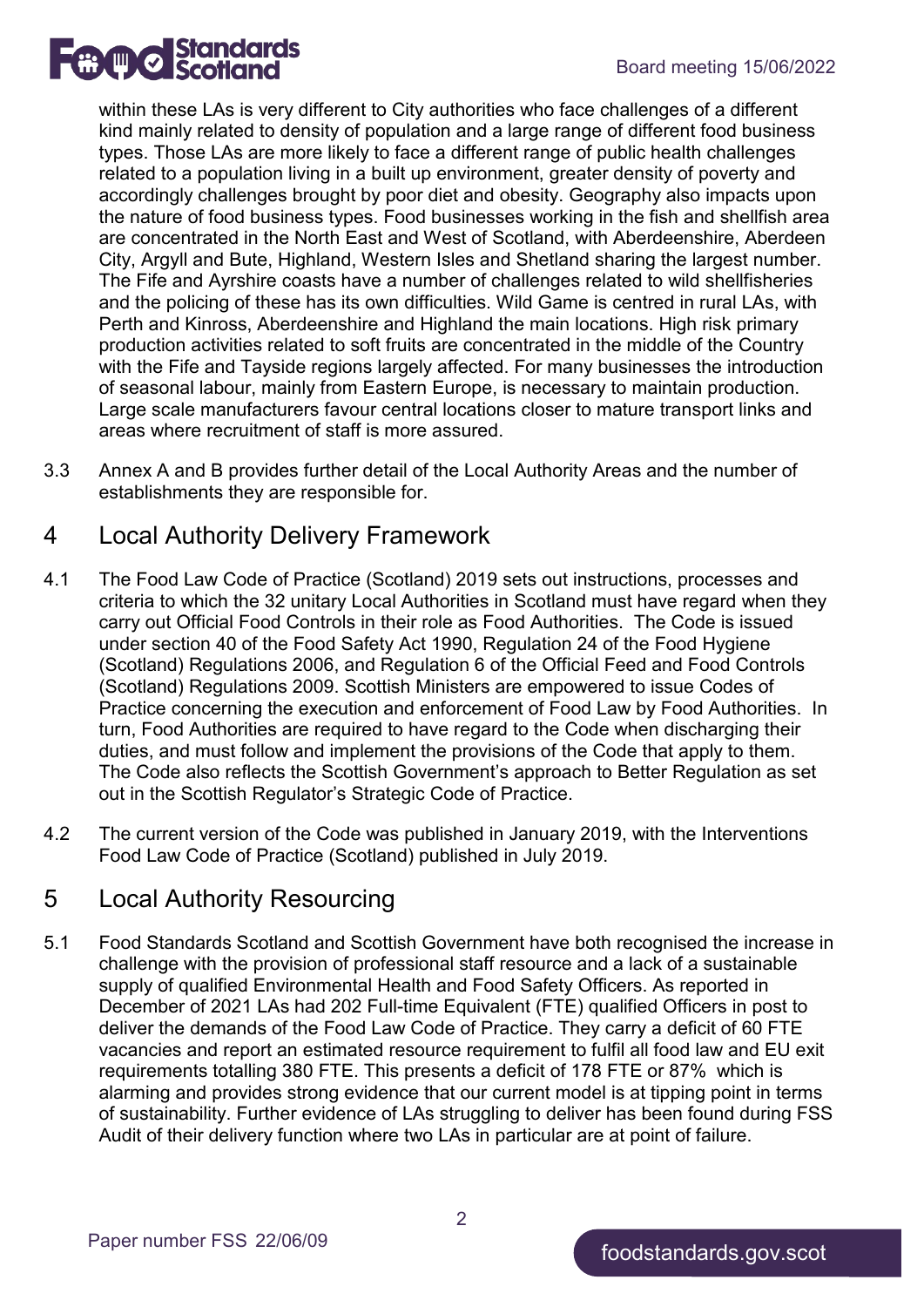

- 5.2 The risk of allowing this to continue undermines Scotland's ability to protect consumer interests in relation to food, presents risk to public health as a result and potentially could lead to Scottish exporting businesses being rejected from importing country lists.
- 5.3 Food law official controls are delivered by the Environmental Health Services within LAs. Officials delivering these controls must meet the qualification standards set in the Food Law Code of Practice. To meet the standard required, officials must be qualified Environmental Health Officers or Food Safety Officers. The Royal Environmental Health Institute for Scotland is the professional body that governs the qualifications and set the professional examinations in Scotland. Over several years local authorities have been subject to financial constraints and that has severely impacted on regulatory services. Specific local authority services have been 'protected', for example education and social work meaning that the financial cuts in these services are less and other services are subject to disproportionately high cuts. Although protected to an extent, Environmental Health Services have been subject to significant and sustained cuts. This has contributed to the evolution of linked workforce problems; the number of funded posts has been reduced; when a vacancy does arise it is not filled; and training posts become less available as these are cut to reduce service costs. As a result of the absence of a training route to become a fully qualified Environmental Health Officer (EHO) in Scotland the number of students enrolling on the academic course has reduced to a critical level (see Annex D). The figures reflecting the age of EHO's each year over the last 4 years, shows an increasing number in the higher age bracket, with fewer young professionals (See Annex C). The lack of a sustainable supply of qualified Environmental Health Officers is a risk to the delivery of effective health protection services in Scotland. Within environmental health services, there are an insufficient number of Food Safety Officers qualified to carry out all food law activities, which has the potential to have a significant impact on the way food law provisions are delivered in the future. Food Law provision is a key aspect of environmental health service delivery and a public health protection measure.
- 5.4 This situation is not confined to Scotland with similar challenges being faced across the UK.

# 6 Local Authority Funding

- 6.1 Scottish Government provide a block grant to local authorities of approximately 85% of their net revenue expenditure, with the remainder coming mostly from local taxation, i.e. council tax. This arrangement was agreed as part of the joint service delivery relationship established under the [Concordat agreement](https://www.webarchive.org.uk/wayback/archive/20180205205315/http:/www.gov.scot/resource/doc/923/0054147.pdf) of 2007, and updated as part of the agreement reached in various spending reviews. The Concordat gave councils greater control over their budget, by removing 'ring-fencing' of funding for specific purposes and therefore enabling local management and prioritisation of their services. The amount each local authority receives is determined via the Grant Aided Expenditure (GAE) calculations and projections. GAE figures determine what share of the total revenue funding each local authority should receive on the basis of relative need. In real-terms there has been a reduction in local authorities' spending power. Local authorities have protected spending on high priority service areas such as adult and children's social care where they have significant statutory responsibilities, and as a consequence the amount they spend on other areas has fallen .
- 6.2 In early 2022 the FSS Enforcement Delivery Branch conducted an exercise to estimate the cost of conducting Food Law interventions.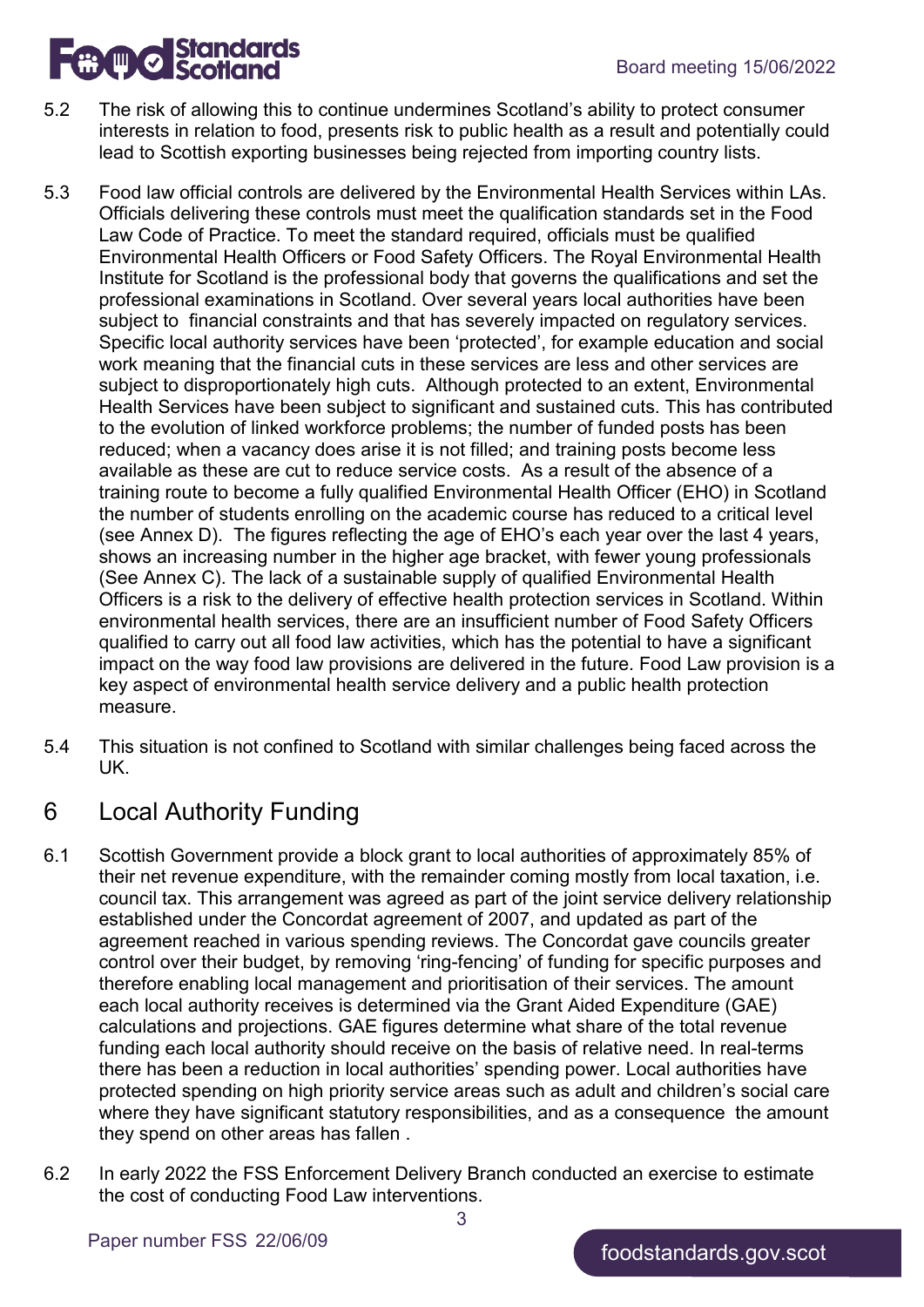

6.3 The table below provides figures for estimated current investment based on the current number of staff, the investment figure where all vacant posts are filled and the investment required to deliver an adequately resourced workforce capable of delivering the Code of Practice in full.

| 6.4 | <b>Estimated Existing Funding and Requirement</b> |  |
|-----|---------------------------------------------------|--|
|     |                                                   |  |

| <b>Current FTE and cost</b> | <b>Funded FTE Posts and</b><br>Cost | <b>Required FTE Posts and</b><br>Cost |  |
|-----------------------------|-------------------------------------|---------------------------------------|--|
| 202 FTE                     | 262 FTE                             | 380 FTE                               |  |
| £11.2m invested             | £14,24m invested                    | £23.5m invested                       |  |

6.5 It should be noted that many LAs have budget available to recruit posts however despite repeated recruitment exercises they have been unable to attract suitably qualified officers mainly due to the acute shortage of available professionals.

### 7 Local Authority Challenges

#### 7.1 EU Exit

- 7.1.1 The departure from the European Union has increased focus on LA food law activities and exposed issues related to capacity and capability within this delivery model.
- 7.1.2 The impact is not equal across all LAs with some reporting minimal disruption. For others the impact of delivering Export Health Certification (EHC) and/or support attestations in the fishery products sector has brought other core statutory food law functions under pressure with disruption of delivery in other areas expected. This is particularly the case for the LAs with the greatest number of approved fishery product establishments. The greatest density of these are located in Aberdeenshire, Aberdeen City, Highland, Argyll and Bute and Shetland although there is also significant activity across Fife, Ayrshire, Moray and Dumfries & Galloway. The Export Hub locations that centralise the administration of EHCs have assisted greatly in reducing the burden that local certification of all consignments would otherwise require. However LAs still require to provide support attestation documents for businesses using the Hub facilities. It is also important to note that the Hubs provide support for consignments entering the EU, they do not alleviate any pressure for locally supplied EHCs for other Countries that the UK is increasingly trading with e.g. China, United States.
- 7.1.3 In addition to export certification there is an expectation that LAs will conduct inspections required as a condition for pre-export approval and continued export. This is currently not being done.
- 7.1.4 There will be an impact upon LA's acting as Food Import destinations. To date 16 applications for Border Control Posts in Scotland have been received. Of these 4 have been approved and designated. These will all require LA resource to conduct Imported Food and Feed checks.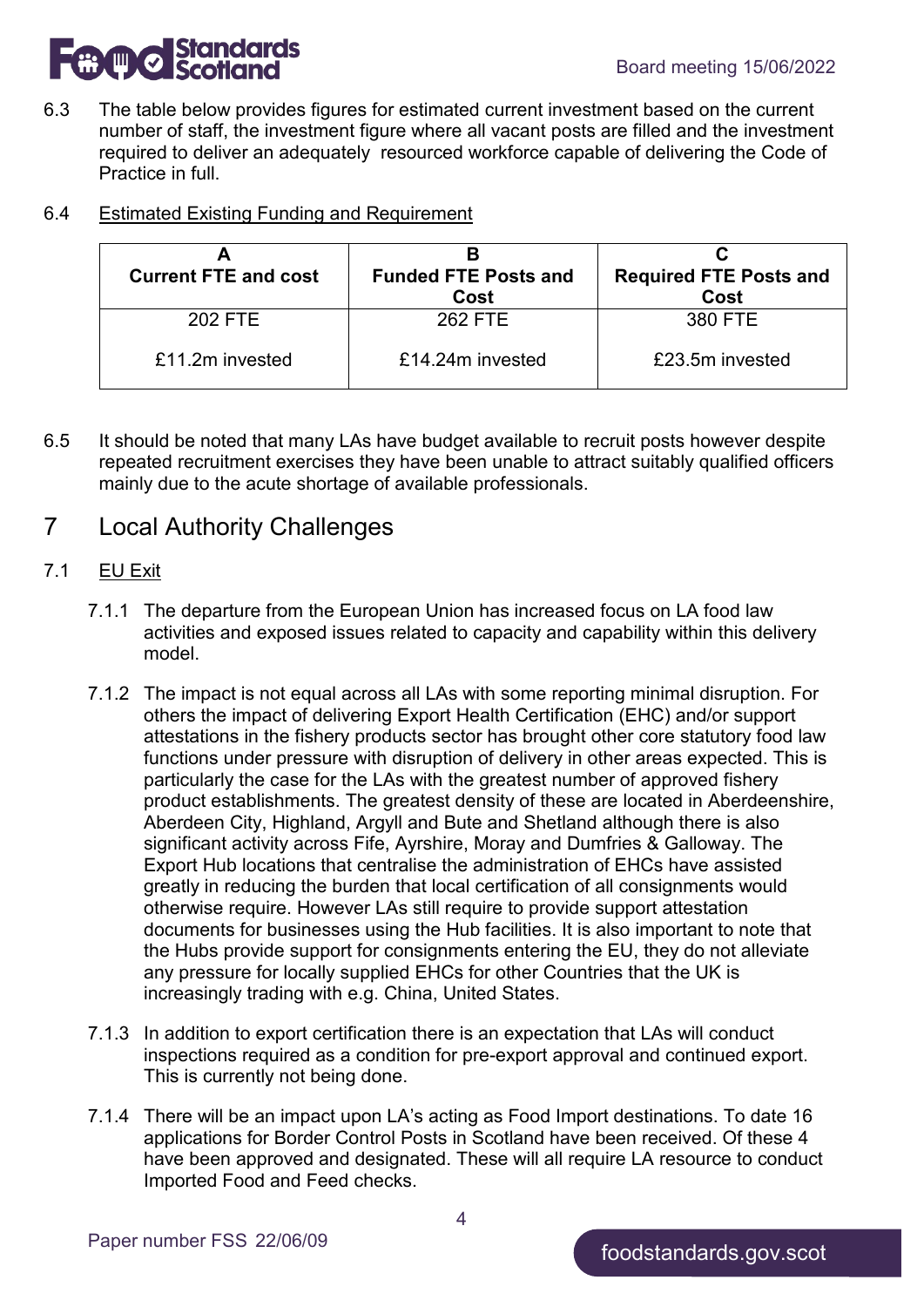

#### 7.2 Covid – 19

- 7.2.1 Local Authority Environmental Health and Trading Standards services are authorised to enforce The Health Protection (Coronavirus) (Restrictions and Requirements) (Additional Temporary Measures) (Scotland) Regulations 2020. They were key enforcers of the Scottish Governments Covid-19 control Strategic Framework and until the recent relaxation of protective measures they continued to be involved in enforcement of the Regulations and local outbreak investigations.
- 7.2.2 At the start of the Pandemic, FSS provided flexibility from the Food Law Code of Practice as agreed by the Minister to allow resource availability for tackling the public health crisis. This flexibility continued for almost a year and a half with FSS working with LAs on a re-start programme of work in an effort to assist LAs in recovering the backlog of missed interventions in a planned, controlled and uniform manner. LAs have now re started their intervention programmes, however it is likely to take considerable time, estimated at 18 – 24 months until any normalcy is returned.
- 7.2.3 The work that Environmental Health Officials undertook during the pandemic has led to heightened visibility and focus on Environmental Health as key public health professionals and concern Scottish Government wide about LA capacity.
- 7.2.4 As a result Scottish Government commissioned their Organisational Readiness team to convene a working group to consider capacity of the Profession. This group is still on-going with work focussing on training pathways, entry routes and encouraging more academic institutions to offer professional degree and postgraduate courses.

#### 7.3 Domestic changes introduced by FSS

- 7.3.1 On the establishment of Food Standards Scotland in 2015 a number of initiatives were delivered to improve the delivery of food law official control activity.
- 7.3.2 The design and implementation of the Food Law Rating System (FLRS) was a significant step forward. This system brings together hygiene and standards under one Food Law inspection and applies a risk-based approach according to the type of business. It is designed to ensure that resources are focused on the highest risk establishments and that food standards issues are given appropriate scrutiny. Whilst the approach has been welcomed it is reported that FLRS required additional resource to implement effectively. FLRS will be subject to scrutiny by FSS audit team to assist in evaluating its effectiveness and its impact.
- 7.3.3 Official Control Verification (OCV) is a more thorough approach to the assessment in relation to approved establishments. This is a scientific based approach to the assessment of such establishments and provides a methodical approach to ensuring compliance with the regulatory requirements, secures a high level of public health protection and protects the reputation of Scottish food businesses. The system was developed due to criticism from The EU Commission Santé F Directorate and third country auditors who were not content with the level of scrutiny applied. Once fully implemented across all Scottish LAs, it will ensure a high level of consistency in the standards applied. It does require a greater level of resource than was previously applied, but delivers an assurance of effective controls that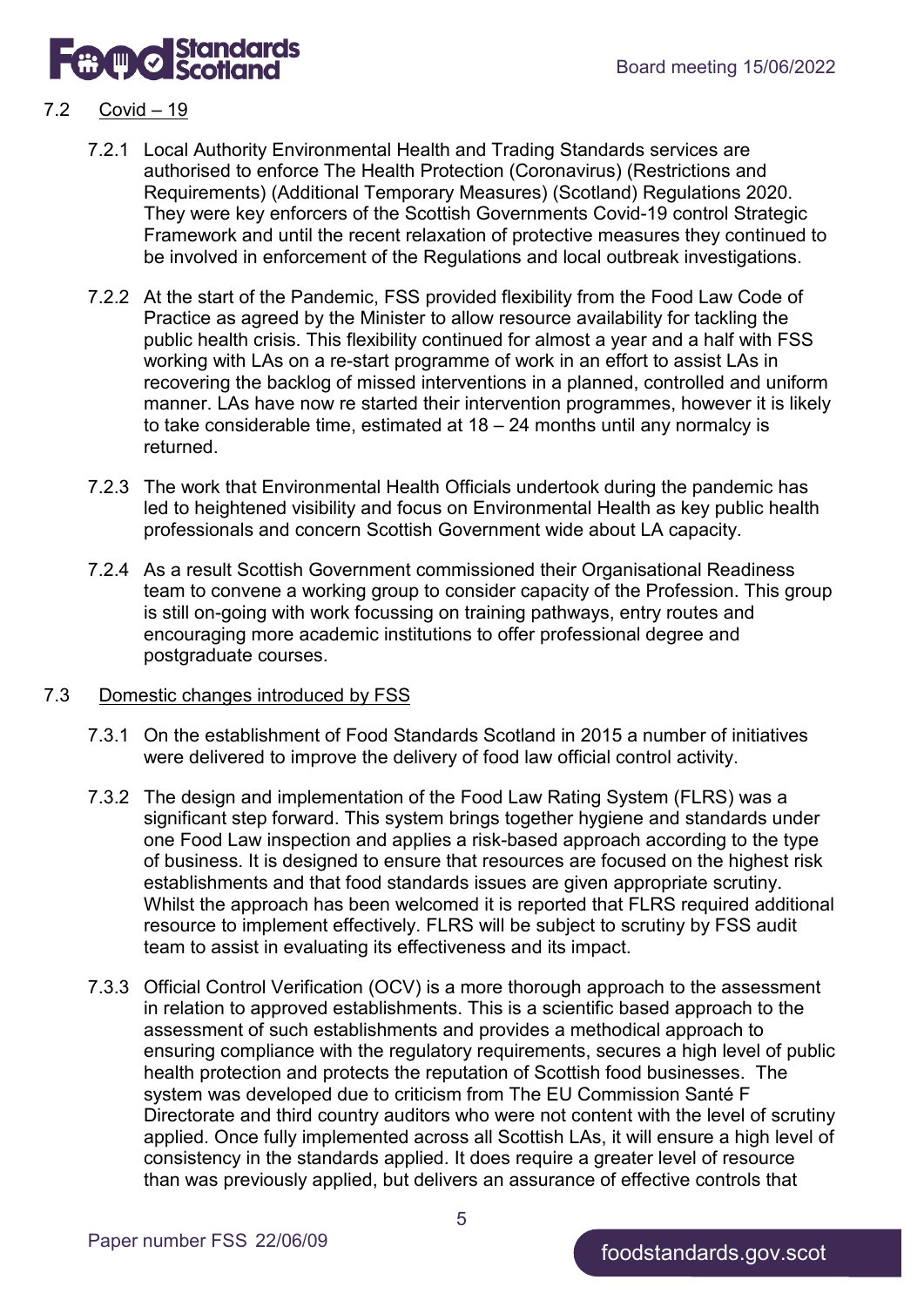

underpins both consumer confidence domestically as well as confidence in the Scottish food sector for export markets supporting future growth. LAs are in various stages of implementation dependent upon the number of establishments they have and the inspection cycle. It is being applied as inspections are due and when new approval applications are received.

- 7.3.4 In October last year the new rules related to full ingredient labelling for allergens in pre-packed for direct sale products came into force. This has added to the inventory of regulations for which LAs are responsible.
- 7.3.5 Future rules and regulations are also expected in areas such as price promotions with other initiatives expected to support the Scottish Governments Obesity Strategy. These are expected to fall to LAs to deliver locally.
- 7.3.6 The continued reliance on Environmental Health Services across the broad range of duties in addition to food continues. For example LAs will be responsible for undertaking assessment of the standards of domestic accommodation being made available for Ukrainian refugees under the 'Homes for Ukraine' scheme. It is understood that more than 19,000 properties are being made available under the Scottish Government Super Sponsor scheme in addition to those under the UK Homes for Ukrainians scheme.
- 7.3.7 The emergence of Monkey Pox may also require local mitigation measures the controls of which are time consuming, complex and costly.
- 7.3.8 While some LAs may be able to protect front line food officers from facilitating this work others will rely on all their officers regardless of their main duties to deliver Government expectations.
- 7.3.9 In general terms LAs continue to navigate a rapidly changing food environment with massive growth of online food sales, domestic production and food delivery services most of which happened during the Covid-19 Pandemic.

The current framework for delivery of interventions is based on a traditional model that originated in the 1990's. Other European Countries and the United states have shown that modernisation is possible. Scotland has an opportunity to rebalance towards a risk based approach using intelligence and technology to improve efficiency and target resource.

### 8 Local Authority Audit

- 8.1 FSS has a statutory responsibility to monitor the performance of LAs in delivering food law. This is done through the collection of quantitative data and through a formal audit assurance programme.
- 8.2 Findings from assurance audits over recent years have highlighted concerns over the capacity, and capability of LAs to deliver food law. Once audits are complete LAs are required to put in place an action plan to address any recommendations raised. Implementation of these action plans is subsequently monitored by FSS. It has been evident recently that FSS audit intervention has helped LAs focus attention and resource to address some significant long term issues which may not have otherwise been addressed.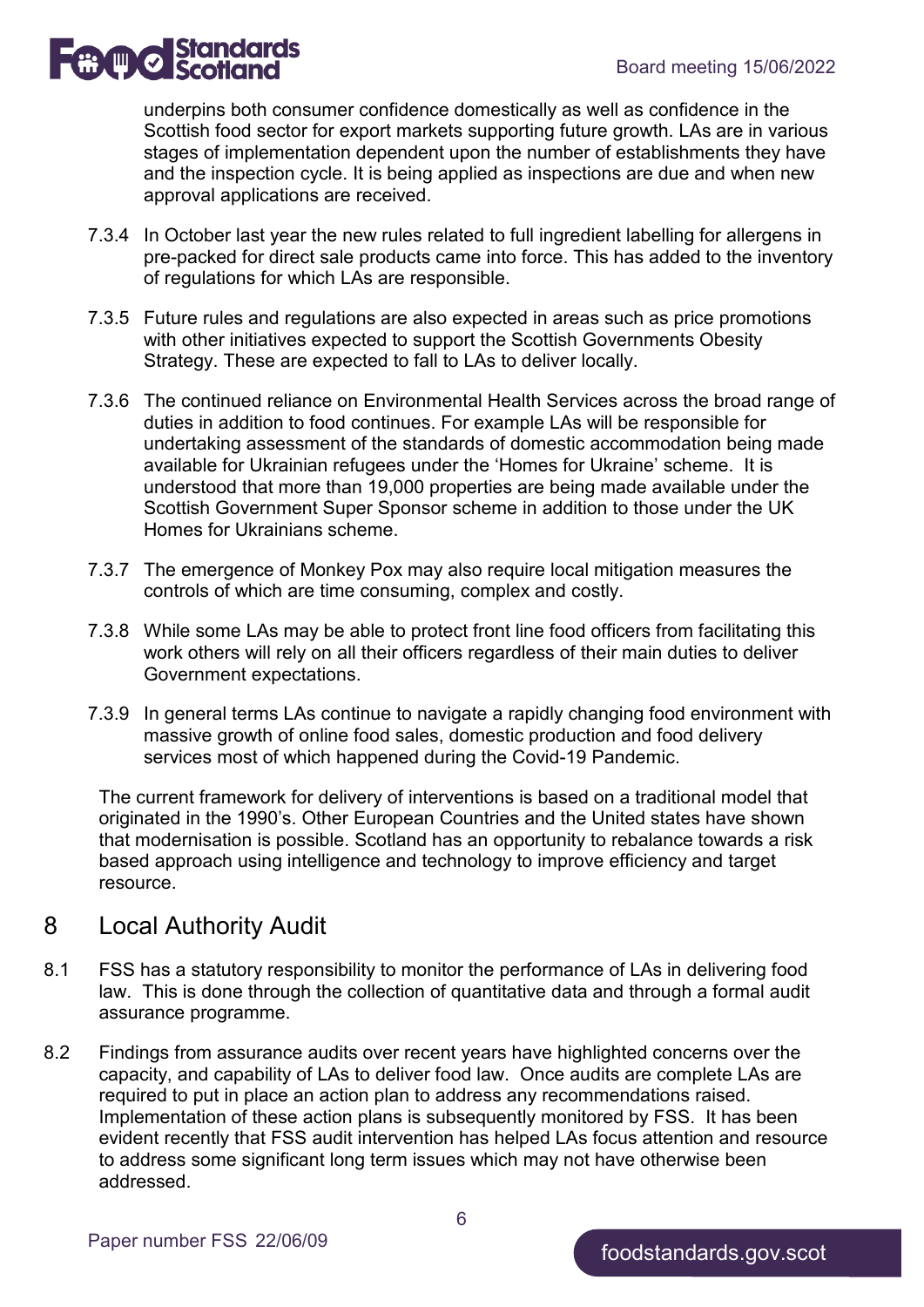

- 8.3 Capacity/Capability Audits and "Temperature Check" Surveys carried out by the FSS Domestic Assurance team have confirmed that, as indicated above, the capacity challenge is the primary issue which is leading, or has now led, to an inability to deliver in full the requirements of the Food Law Code of Practice.
- 8.4 Of the three audits completed since last Summer, two have been allocated an Insufficient Assurance rating indicating that "there are significant weaknesses in the current risk, governance and/or control procedures, to the extent that the delivery of objectives is at risk"
- 8.5 It is also considered that as a direct and indirect result of this Capacity issue, there have been significant impacts across LAs on both Capability and Competence. Of particular note:
	- i. An over-reliance on the Lead Food Officer Role
	- ii. A lack of succession planning and resilience
	- iii. Skills erosion as experienced staff are replaced by inexperienced (both from a technical and management skill perspective)
	- iv. Significant additional capacity issues with IT and admin support
	- v. Issues with Management Information Systems (MIS) reliability, usability and reporting functionality
	- vi. A lack of internal qualitative and quantitative monitoring
	- vii. Out of date staff authorisations, local working instructions and policies
	- viii. Concerns over local ability to deliver new expectations (FLRS, OCV, Allergens etc.)
	- ix. The impact of competing priorities (e.g. Export Health Certification, Planning issues, Ukraine).
- 9 FSS Initiatives to support LAs and continue to modernise the delivery framework
- 9.1 The Corporate Plan for this year (22/23) identifies a range of measures to help modernise the current framework. These include:
	- a) monitor the reinstatement of official control delivery at food establishments across Scotland including the gathering of re start data via regular temperature check questionnaires and data on estimated future resource requirements;
	- b) modernise the Primary Production enforcement regime delivered by LAs to target resource at high risk areas and allow remote intervention where appropriate;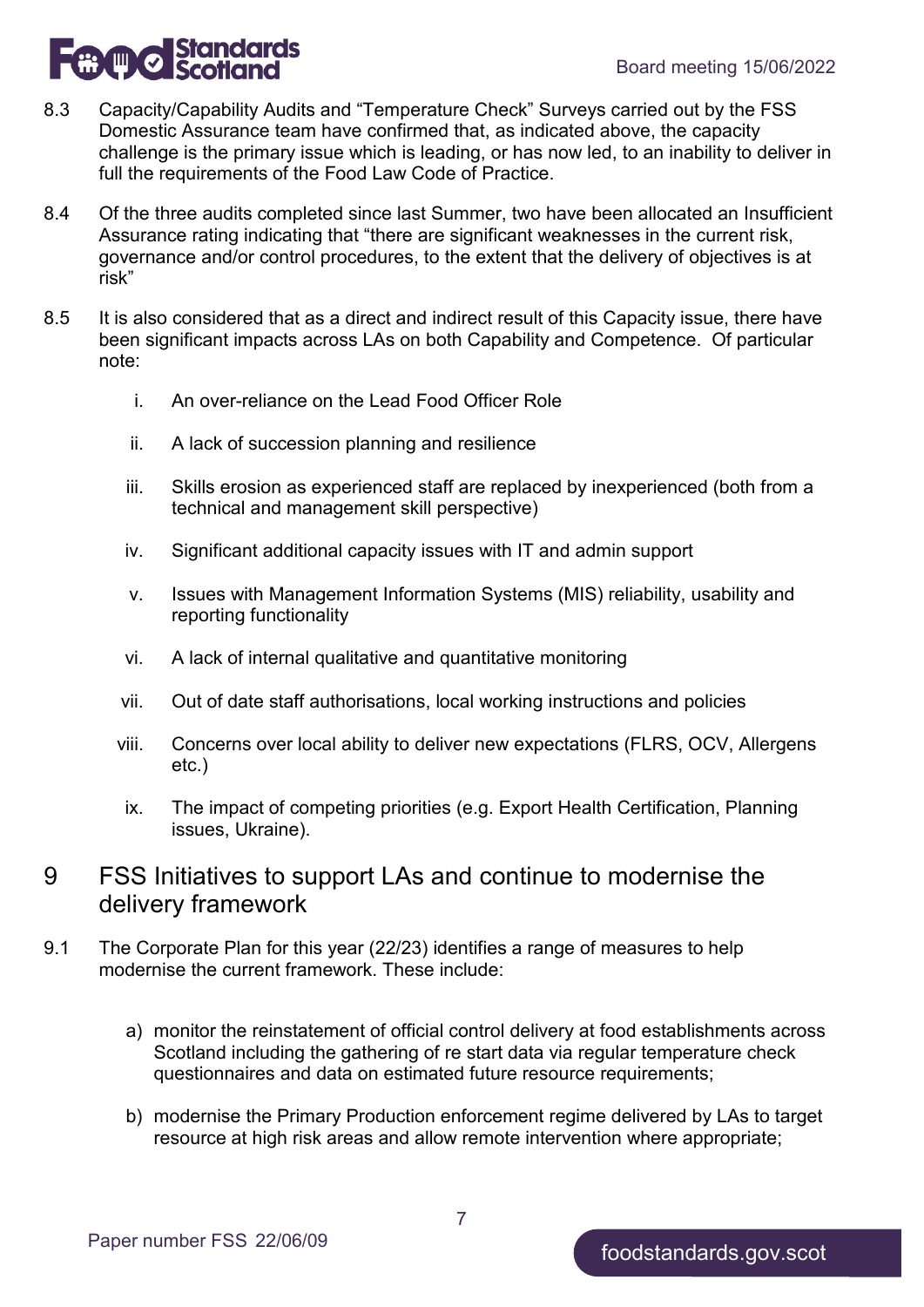

- c) consideration of long term funding mechanisms for LA via development of a framework for Official Control cost recovery;
- d) Data and Digital Strategy Developing a new data/ digital strategy for FSS which aims to improve the linkage and use of data sets across all areas of FSS business. An effective data/digital strategy is needed to assist in identification of and hence targeting intervention activity at high risk businesses;
- e) Horizon Scanning and Surveillance Ensuring we have the appropriate processes in place for identifying emerging and future risks to the food chain and sampling strategies for assessing potential impacts on Scotland;
- f) Provide an effective Food Law Business Portal to assist business compliance and assist LAS in management of new businesses and in the provision of business support and education; and
- g) Development of an Enforcement Delivery Re–Balance Strategy. This Blue Print will consider initiatives to modernise the current delivery model and developing a system that targets resources more effectively.

### 10 Risk Appetite

- 10.1 The Board undertakes a regular review of its risk appetite and LA delivery is at the highest level of risk. The direct levers of managing this risk lies with LAs rather than FSS and despite the changes we have made to help improve the current system, the audits are demonstrating that the risks are materialising more frequently. The key question for the Board is whether the current situation changes the Board's risk appetite.
- 10.2 The Executive has considered the risk appetite statement and the reality of where we are suggests that in the areas of Public Health/Consumer Protection, where the current appetite to material risks that have potentially significant impact on public health is "averse", we are demonstrating more risk tolerance than the appetite suggests. On that basis the Board can either stick with the original appetite or amend it. Amending it gives the Executive a bit more latitude in terms of managing the risk; if the Board are content that it does not change, then the Executive will take that decision to reinforce our concerns at various levels of Government, including of course Board inter-action with Government officials and Ministers.

8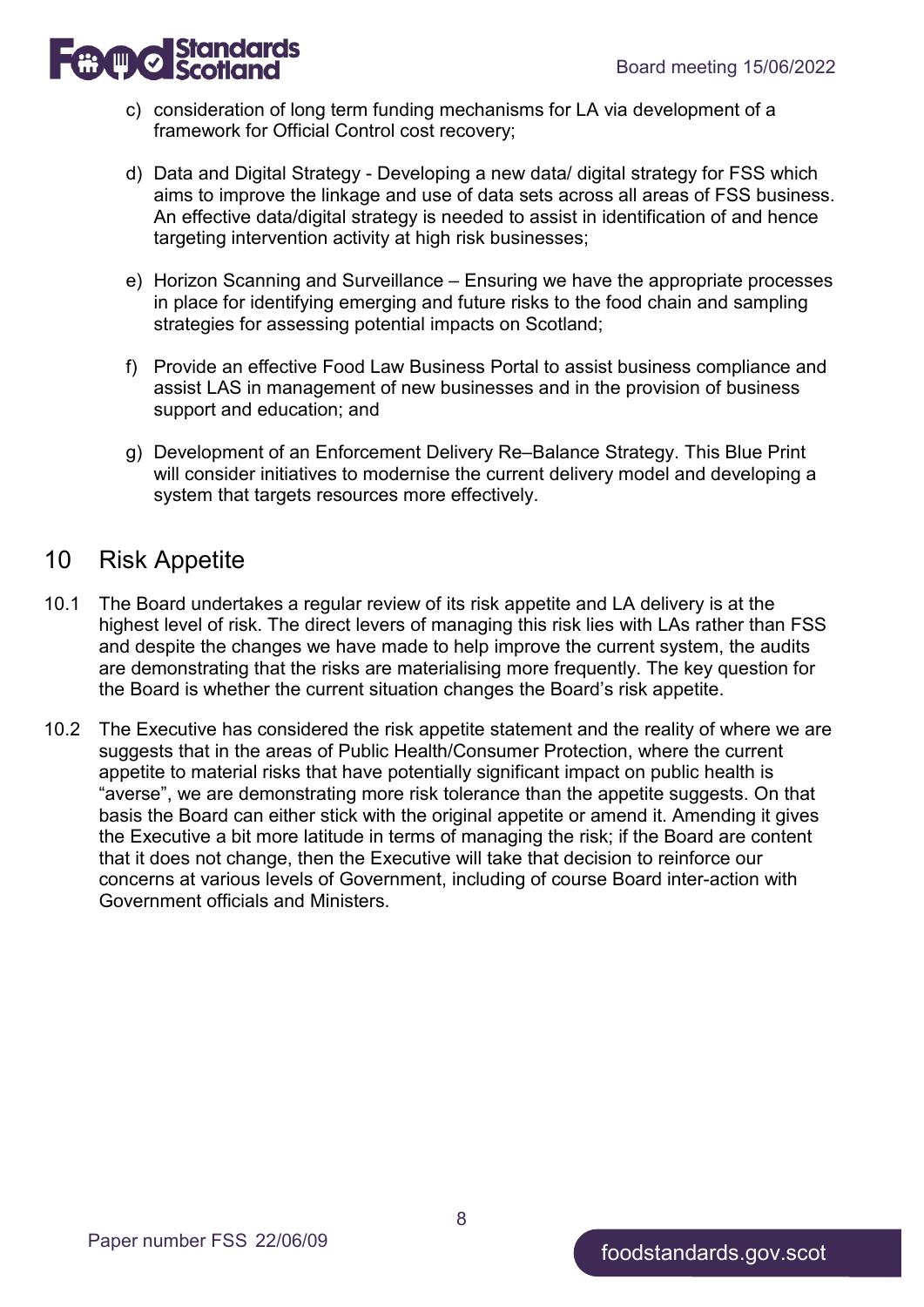

### 11 Next Steps

11.1 The Board will receive a series of papers during 2022 to inform them of LA Delivery matters and to outline proposals for modernisation and re-balance of the current delivery framework for Board discussion.

# 12 Equality Impact Assessment and Fairer Scotland Duty

12.1 Completion of an Equality Impact Assessment (EQIA) and a Fairer Scotland Duty Assessment are not required for this paper.

### 13 Conclusion/Recommendations

- 13.1 Current LA delivery continues to be the highest strategic risk caused by the pressures of a significant lack of resources as well as the impact of Covid-19, EU Exit and increasing demands for support to government initiatives on existing requirements under current Food Law.
- 13.2 The Board is asked to:
	- **Note** the challenges and fragility of the current Local Authority Food Law delivery framework.

Please direct queries to:

Lorna Murray Head of Local Authority Delivery Division [lorna.murray@fss.scot](mailto:lorna.murray@fss.scot) 15th June 2022

9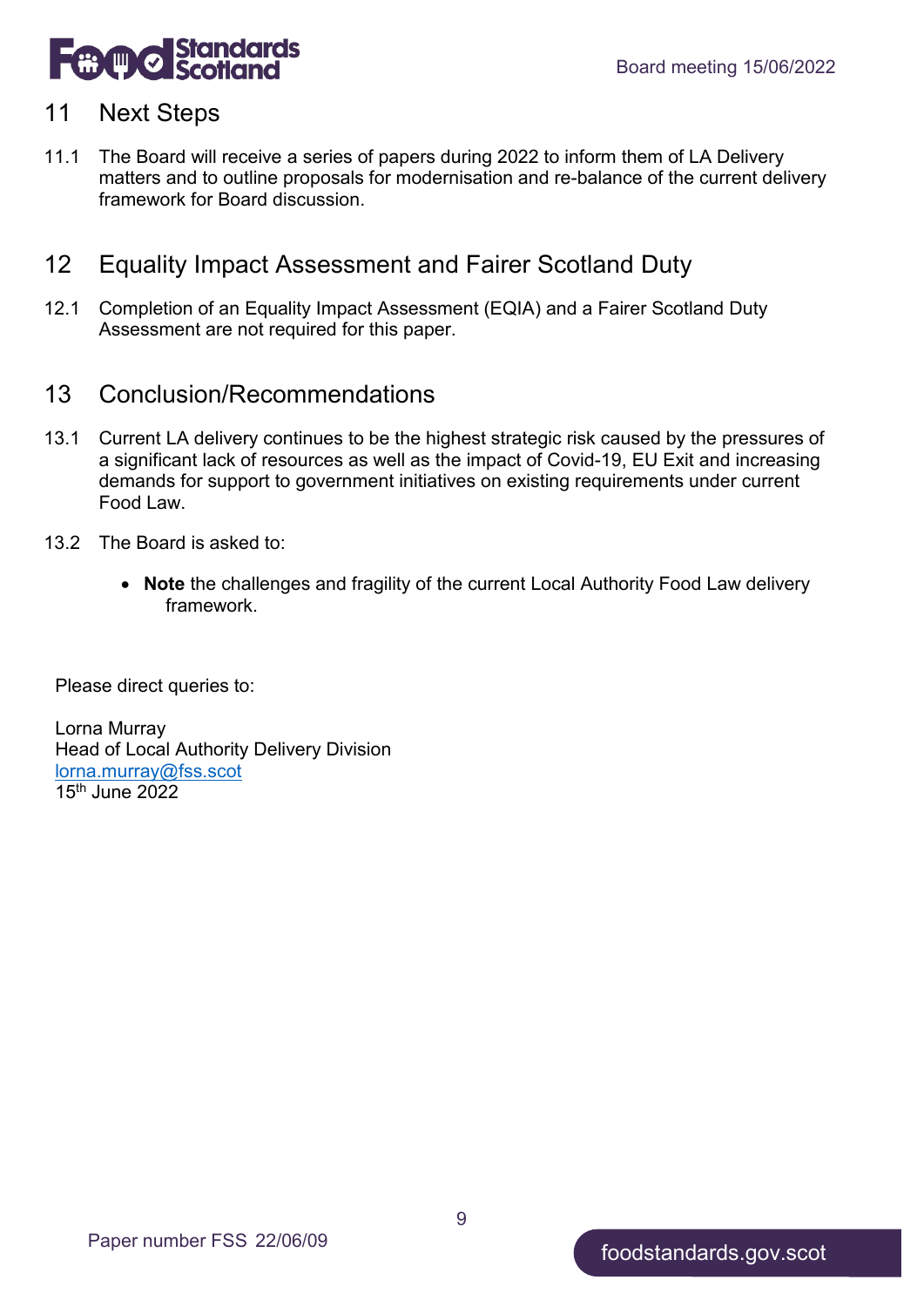**Board meeting 15/06/2022**<br>Board meeting 15/06/2022

#### **ANNEX A**

#### **Map of Scottish Local Authority Areas and Population**



10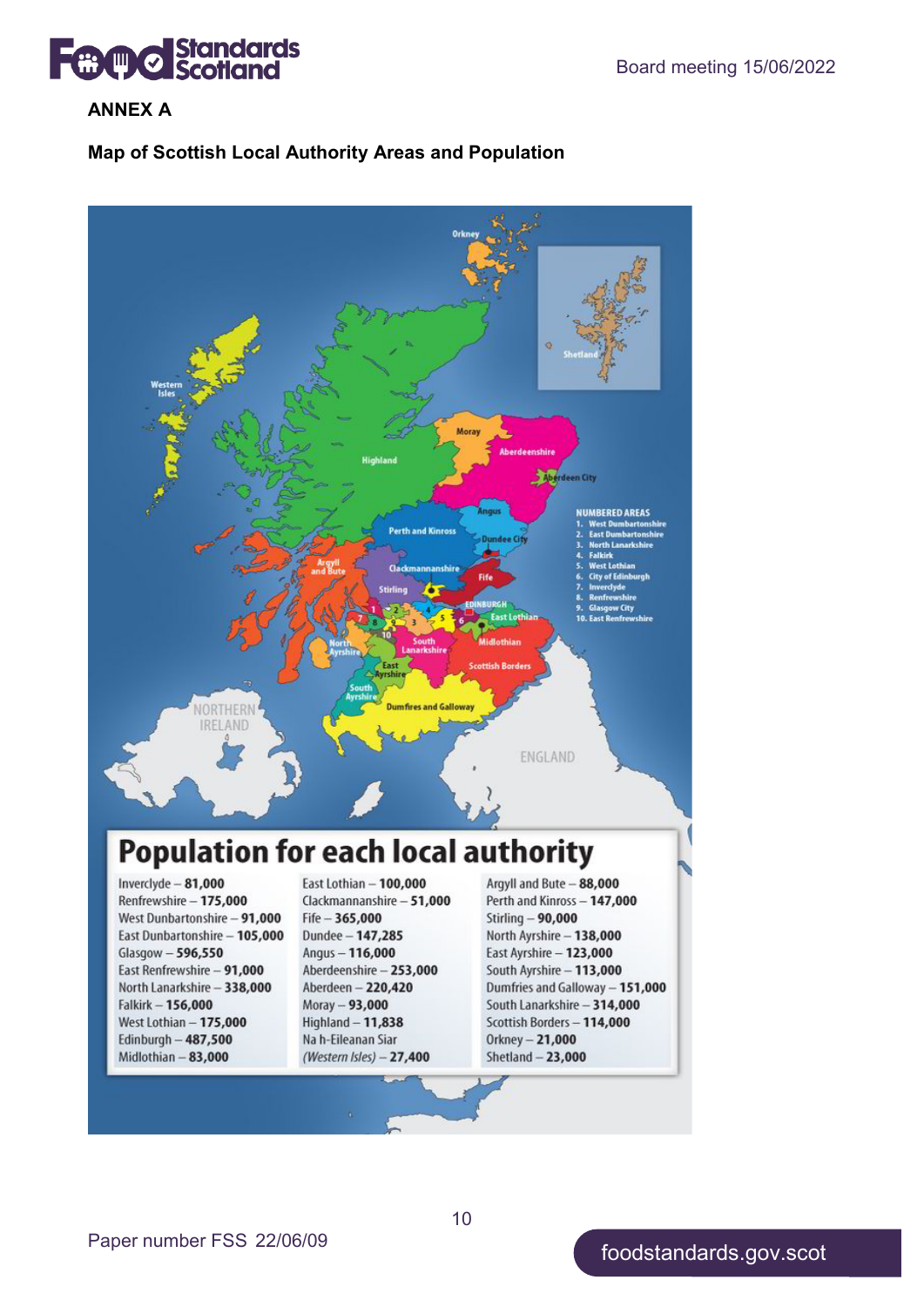



#### **ANNEX B**

### **Local Authority Businesses and Number of staff December 2021**

| <b>Local Authority</b>              | <b>Number of</b><br>registered food | <b>Number of</b><br>approved | <b>Total Number</b><br><b>of</b> | <b>Professional</b><br>food law staff |  |
|-------------------------------------|-------------------------------------|------------------------------|----------------------------------|---------------------------------------|--|
|                                     | businesses                          | establishments               | <b>Establishments</b>            | in place                              |  |
|                                     |                                     |                              |                                  |                                       |  |
| Aberdeen City                       | 2542                                | 32                           | 2574                             | 6.75                                  |  |
|                                     |                                     |                              |                                  |                                       |  |
| Aberdeenshire                       | 3748                                | 76                           | 3824                             | 11.6                                  |  |
|                                     |                                     |                              |                                  |                                       |  |
| Angus                               | 1650                                | 13                           | 1663                             | 6.16                                  |  |
|                                     |                                     |                              |                                  |                                       |  |
| Argyll and Bute                     | 2674                                | 58                           | 2732                             | 7.5                                   |  |
|                                     |                                     |                              |                                  |                                       |  |
|                                     |                                     |                              |                                  |                                       |  |
| Clackmannanshire                    | 615                                 | 1                            | 616                              | 3.7                                   |  |
| <b>Comhairle Nan</b><br>Eilean Siar |                                     |                              |                                  |                                       |  |
|                                     | 992                                 | 34                           | 1026                             | 2.18                                  |  |
| Dumfries and<br>Galloway            | 2533                                | 37                           |                                  | 3.5                                   |  |
|                                     |                                     |                              | 2570                             |                                       |  |
| Dundee                              |                                     |                              |                                  |                                       |  |
|                                     | 1564                                | 5                            | 1569                             | 6.9                                   |  |
| East Ayrshire                       |                                     |                              |                                  |                                       |  |
|                                     | 1333                                | 14                           |                                  | 5                                     |  |
| East                                |                                     |                              | 1347                             |                                       |  |
| Dunbartonshire                      | 981                                 | $\overline{2}$               |                                  | 2.4                                   |  |
|                                     |                                     |                              | 983                              |                                       |  |
| East Lothian                        | 1212                                | 8                            |                                  | 5.4                                   |  |
|                                     |                                     |                              | 1220                             |                                       |  |
| East<br>Renfrewshire                | 854                                 |                              |                                  | 2.7                                   |  |
|                                     |                                     | $\boldsymbol{0}$             | 854                              |                                       |  |
|                                     |                                     |                              |                                  |                                       |  |
| <b>Edinburgh City</b>               | 5961                                | 11                           | 5672                             | 15.2                                  |  |
|                                     |                                     |                              |                                  |                                       |  |
| Falkirk                             | 1484                                | $\overline{7}$               | 1491                             | 7.2                                   |  |
|                                     |                                     |                              |                                  |                                       |  |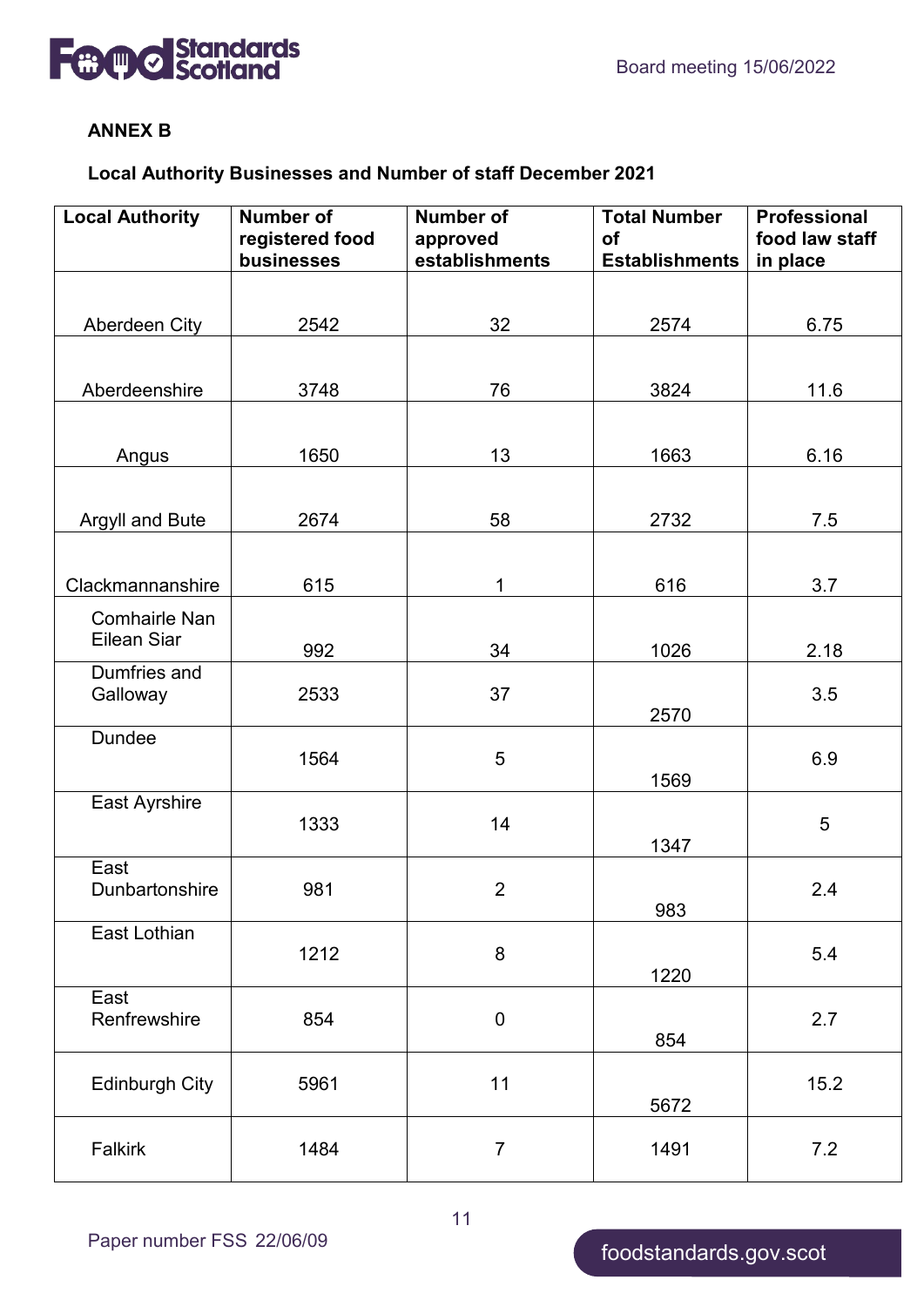

| Fife                        | 5227 | 36             | 5263 | 15.63          |
|-----------------------------|------|----------------|------|----------------|
| Glasgow                     | 7277 | 33             | 7310 | 21.7           |
| Inverclyde                  | 700  | 3              | 703  | 2.02           |
| Highland                    | 4356 | 74             | 4430 | 9.1            |
| Mid Lothian                 | 1013 | 11             | 1024 | 2.8            |
| Moray                       | 1508 | 11             | 1519 | 3              |
| North Ayrshire<br>1470      |      | 10             | 1480 | 5.4            |
| <b>North</b><br>Lanarkshire | 2519 | 20             | 2539 | 15             |
| Orkney                      | 639  | 30             | 669  | $\overline{2}$ |
| Perth & Kinross             | 1895 | 8              | 1903 | 5.5            |
| Renfrewshire                | 1719 | $\overline{7}$ | 1726 | 5.25           |
| Scottish<br><b>Borders</b>  | 2159 | 30             | 2189 | 2.5            |
| Shetland                    | 631  | 21             | 652  | 2.5            |
| South Ayrshire              | 1742 | 25             | 1767 | 4.6            |
| South<br>Lanarkshire        | 2786 | 26             | 2812 | 10.3           |
| Stirling                    | 1656 | $\overline{5}$ | 1661 | 2.2            |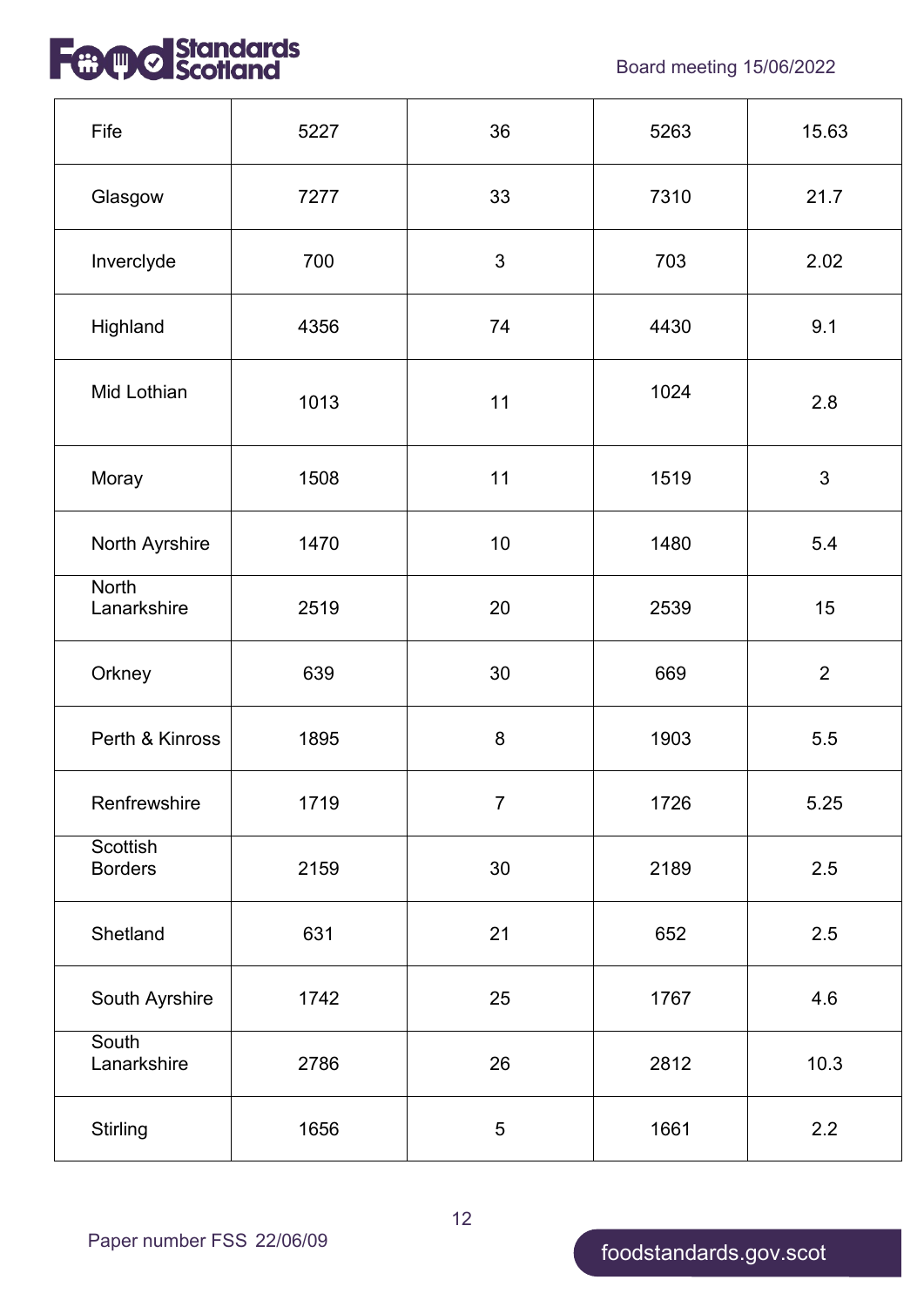



| West<br>Dunbartonshire | 826  |    | 831  | 2.35 |
|------------------------|------|----|------|------|
| West Lothian           | 1773 | 13 | 1786 | 4.8  |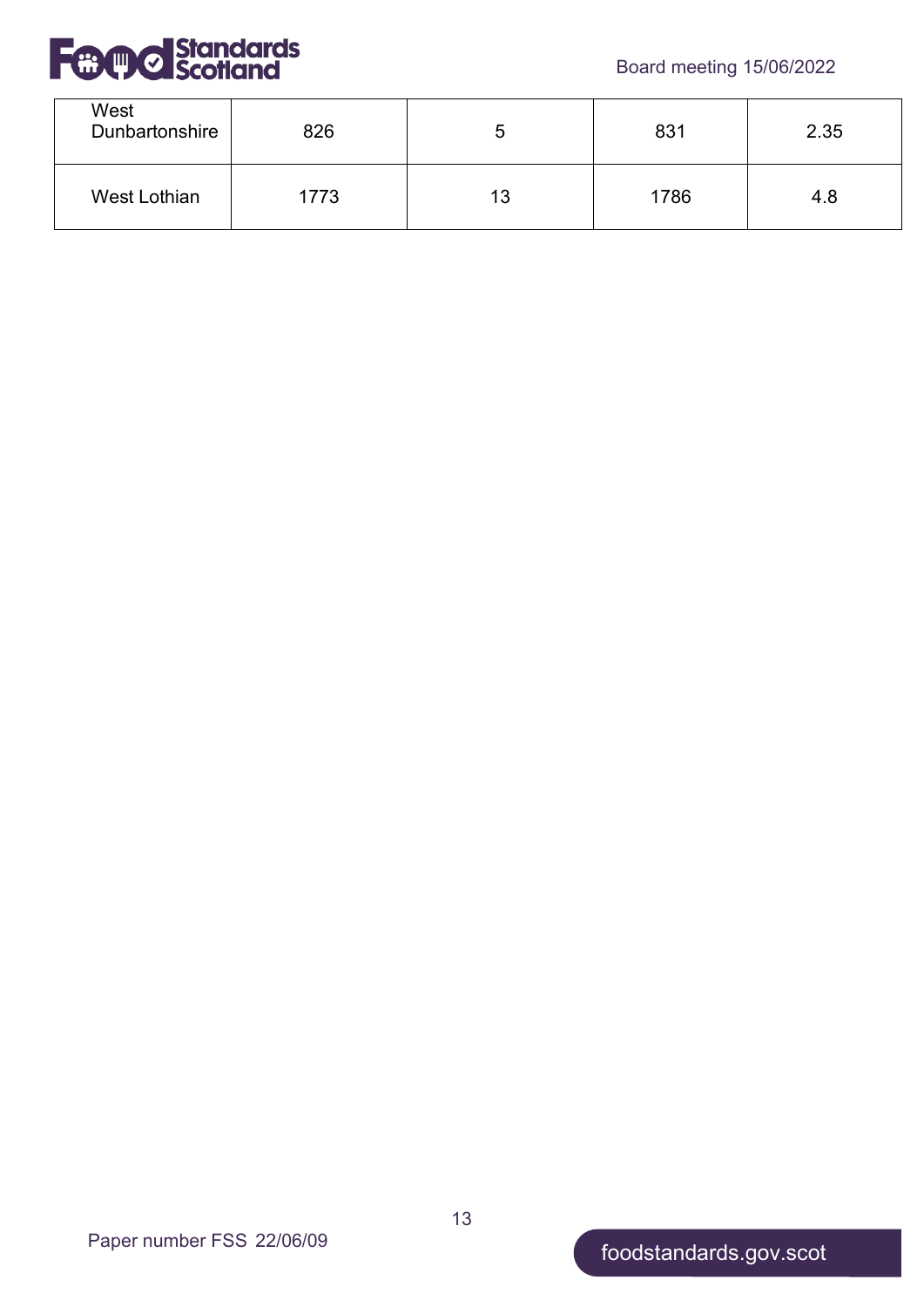

#### **ANNEX C**

#### **Numbers of Environmental Health Professionals 2016 - 2021**

These figures are collated by The Society of Chief Officers of Environmental Health in Scotland from LAs and reflect the total number of qualified Officers. These Officers may work in other disciplines of Environmental Health rather than be employed in direct food law duties.

| <b>EH Age</b><br>Range | 2016 | 2017 | 2018 | 2019 | 2020 | 2021 |
|------------------------|------|------|------|------|------|------|
| 21-34                  | 102  | 78   | 73   | 68   | 62   | 59   |
| 35-49                  | 410  | 365  | 329  | 309  | 298  | 253  |
| $50 - 54$              | 162  | 160  | 170  | 168  | 161  | 167  |
| 55-59                  | 128  | 128  | 132  | 143  | 140  | 116  |
| $60+$                  | 56   | 56   | 59   | 62   | 62   | 85   |
| Total                  | 858  | 787  | 763  | 750  | 723  | 681  |
|                        |      |      |      |      |      |      |